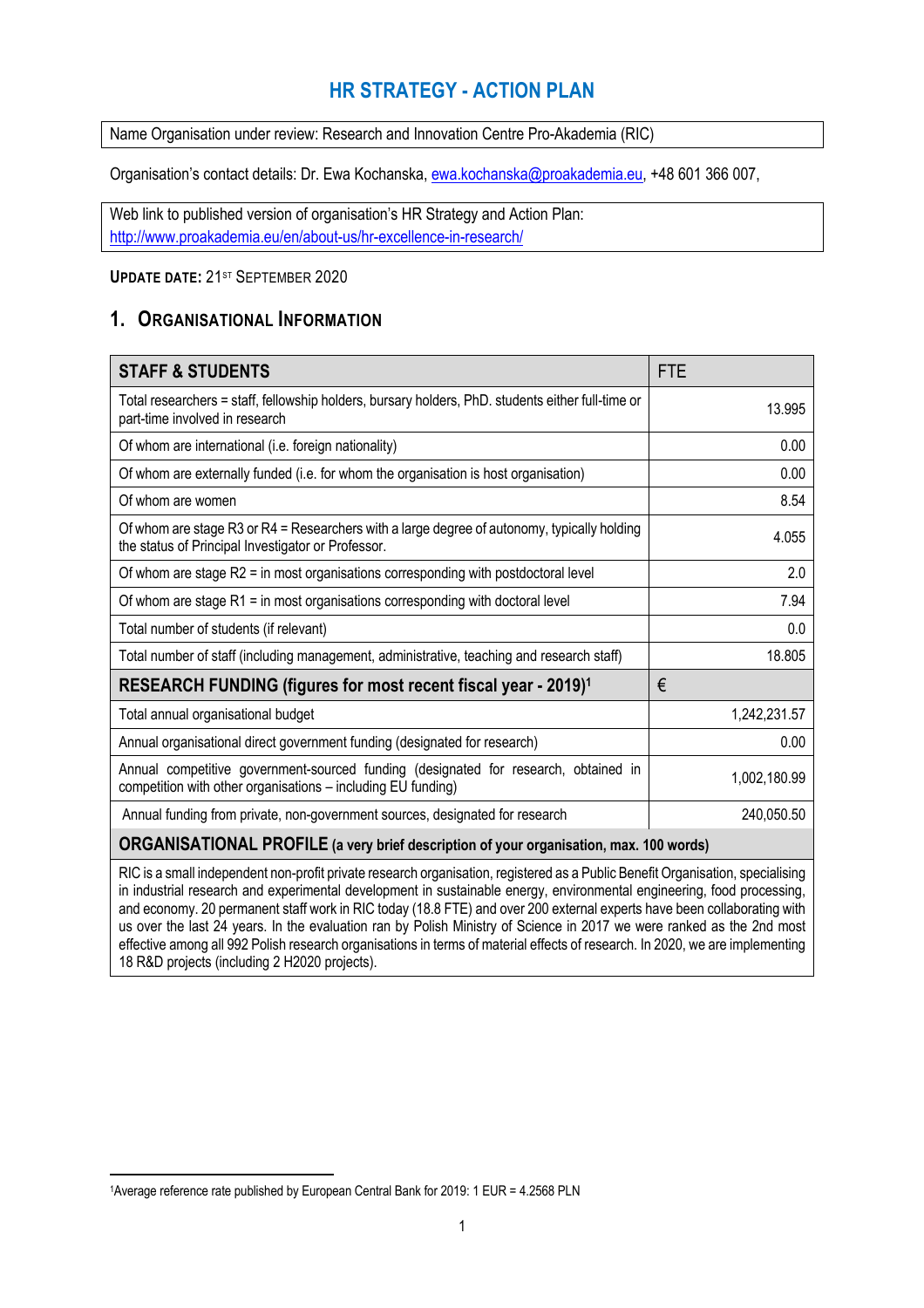## **2. NARRATIVE**

#### **Introduction**

The Charter and Code Deployment Task Force, consisting of: Dr Ewa Kochańska (chair, R4), Dr Maria Buła (R2), Katarzyna Korczak, a doctoral candidate (R1), and Monika Stojan – Head of the Management Board Office, carefully analysed and compared the Charter and Code statements in terms of their execution in RIC. As a result, the Strategy and Action Plan developed in 2018 was updated and published at RIC's website in September 2020.

Part of the rules has been already regulated by Polish law, especially the Code of Labour, as well as by RIC's internal regulations, i.e. Statute, Ethical Code, Rules of Labour, and Rules of the Intellectual Property Management. Several rules are also implemented within RIC's Quality Management System related to design and provision of research services, certified for compliance with PN-EN ISO 9001:2015 by PCC-CERT Ltd.

The gap analysis has been made in line with the template published at the EURAXESS website.

#### **Ethical and Professional Aspects**

The current policy guarantees the researchers at RIC freedom in many different aspects, both in theory and practice: starting from the freedom of thought and the freedom of speech of the researcher, to the possibility of defining the research scope and choosing the research methodology adequate to the research problem. Nevertheless, they recognise and respect the limitations of the research freedom, which follow the necessity of respecting the copyright, intellectual property rights, or infrastructural, budget and personal limitations. All of them are formulated in the Researcher's Ethical Code.

The researchers are also obliged to respect the principles and regulations formulated in the Code. RIC recognises the universality of such principles and ethical values as: honesty in presenting the research objectives and intentions, objectivism appearing itself in basing the interpretations and conclusions only on facts, impartiality in the approach to the problem, independence of external influences on conducting of the research, openness in discussions on own research, teamwork reliability, criticism to results of the own research, and transparency of the data collection, analysing and interpretation.

The main stream of the research carried out at RIC is being adjusted to and remains oriented at targets set by the European Commission, in particular in the Horizon 2020 programme and Polish National Smart Specialisation in the field of sustainable energy, environmental engineering, food processing and economy. Therefore, it is definitely useful for society as it aims at achieving public good, especially in the area of sustainability and environmental friendliness of the industrial sector and ecoinnovation. Thus, we have no doubts about our high level of professional responsibility.

Every researcher employed at RIC has been acknowledged with the strategic aims of the Centre and with the research financing mechanisms. If the permissions are required, they are obtained before commencing the research.

All the RIC Pro-Akademia employees are conscious of their responsibility for the efficient management and use of the financial resources allocated for the research or project implementation. All the purchases of commodities and services are made in line with the correct and sound spending of the resources. Financial management and accounting in RIC are held in line with the accounting act of 29.09.1994 (Polish JoL 2009 no. 152, pos. 1223 with later amendments). An internal document for the Centre is the Accounting Policy.

The scientific staff implementing the project works is up to the requirements. The works are subject to an internal and external control (financing institutions). In the RIC Pro-Akademia the rule of quarterly project internal control applies, aka. internal audit. RIC Pro-Akademia also has always put big emphasis on applied projects deployed together with the business or commissioned by the entrepreneurs.

Under current policy the educational activities for the schools and universities, as well as the open dialogue with the local community by organizing the RES TTC open-door days, are the important part of activities of the RIC. With the new policy the scale of all of these is further enhanced, so that they could grow to the greater scale. Furthermore, RIC Staff is increasing its efforts in publishing research results in high impact factor journals.

Although the SharePoint platform which creates backup files in the cloud automatically is in common use in the RIC, following the action plan from 2018, a backup creation strategy as an element of RIC's Safety Policy was introduced. RIC's standard job contract has a document called "Equal treatment in employment" attached. However, because of the small scale of the institution, there are no regulations or special bodies preventing the institutional discrimination in the RIC.

Information about projects implemented by RIC is available on the website: http://www.proakademia.eu/en/projects/ while the publication record is available in the Knowledge Database: http://www.proakademia.eu/baza-wiedzy/ (available in Polish and English).

#### **Recruitment and Selection**

Under the current policy RIC publishes its job advertisements on its website as well as other channels, such as pracuj.pl and Euraxess. Following the gap analysis, the current template includes a description of career development perspectives, yet in practice not always this type of information is included in the job advertisements.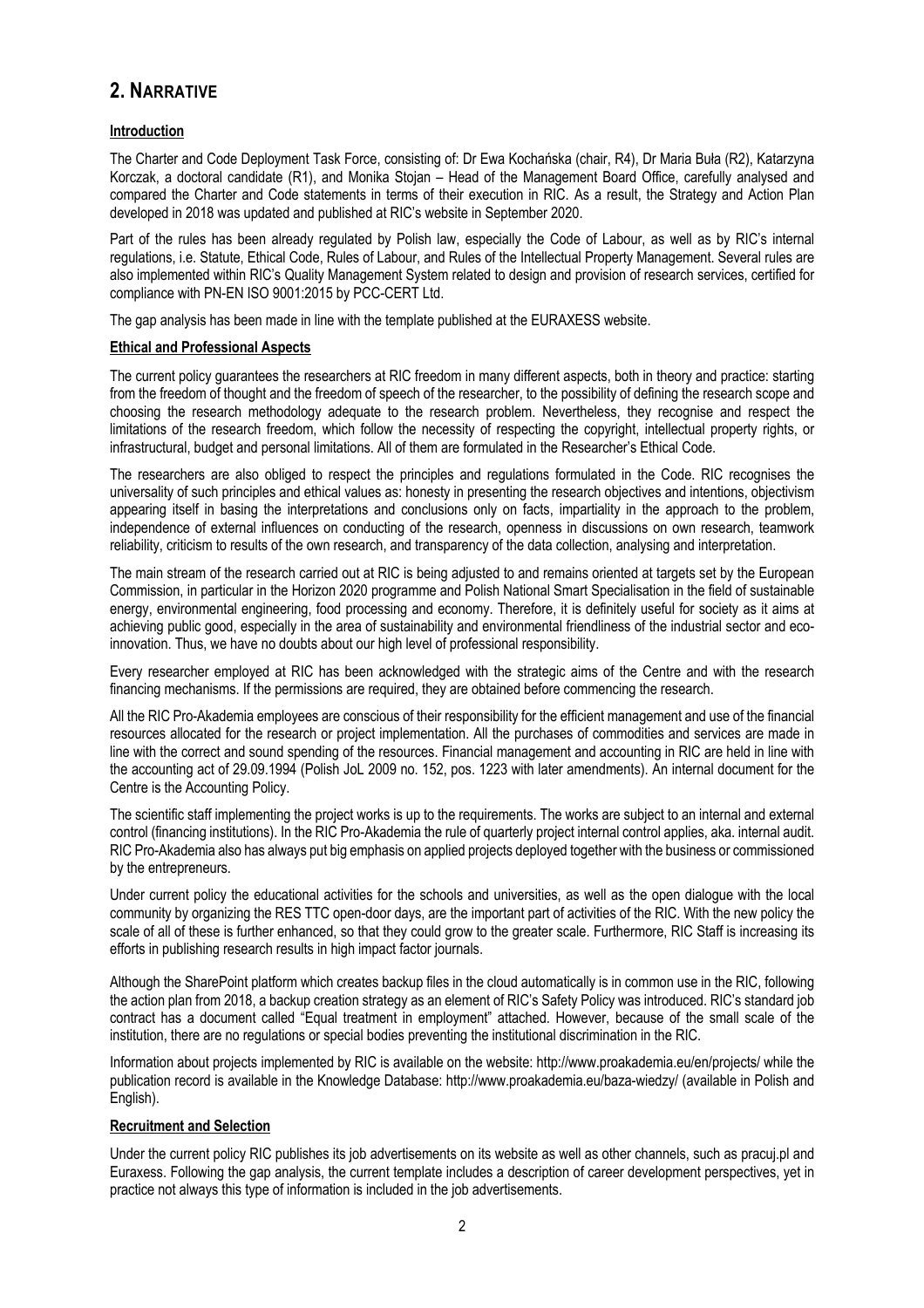On balance, the Recruitment and Selection categories are real tangible strengths of RIC. The organisation has clearly formulated standards of employing the researchers. The Centre guarantees respecting such values as equal treatment of all the candidates, regardless of their sex, background, political orientation etc., as well as an openness and transparency of the recruitment process. In 2020, OTM-R policy was published on RIC's website. RIC during the staff selection process takes into account the entire scope of experience of the candidate. Except the evaluation of their general potential as researchers, the level of independence and creativity is also included. Among the assessment criteria, regarding the experiences and competences, scientific and practical achievements are responsible for a half of the final result each.

#### **Working Conditions and Social Security**

RIC manages the Renewable Energy Sources Technology Transfer Centre – an interdisciplinary centre for research on sustainable energy, environmental engineering, food processing and economy. The RES TTC consists of 7 Laboratories aiming at knowledge and technology transfer, equipped with the modern instruments and specialised software for analysing the outcomes. Even though RIC participates in several international projects (including several H2020 projects), the institution does not participate in any COST research network. Even though RIC's two researchers applied for joining a suitable COST network in 2019, the application was not successful and a resubmission is planned in 2021. Compliance with the national and industrial occupational healthcare and safety regulations is a duty of the employer.

In RIC there is a huge flexibility and support for working from home, if necessary. All of the workplaces are fully accessible for the disabled. There are13.995 FTE research positions in RIC now (core R&D personnel), but the institution has been collaborating within various projects with many other researchers affiliated to different institutions. Usually external experts (consultants) are engaged based on a task-based commission (not employment contract), which greatly increases the scope of competences offered in our projects.

All of the research, technical and administrative workers have full, adequate and equitable social security provisions guaranteed by Polish law. Mentoring procedures, value of mobility, and IPR protection support are another clear strengths of the Centre. However, at the moment there is no formal career development or career advice strategy for researchers, regardless of the kind of contract. Nevertheless, the researchers are mentored in an informal way. Furthermore, as part of the Action Plan, further improvements of the working conditions (e.g. introduction of Employee Capital Plans, a programme of savings for retirement) are planned.

#### **Training and Development**

Relation with supervisors, supervision and managerial duties, continuing professional development, access to research training and continuous development, and supervision are in general good. The quarterly evaluations of all of the researchers will be continued. Technical aspect of the evaluation forms will be improved so that RIC researchers have no problems with updating their research achievements in a timely and easy manner.

#### **Summary**

The internal analysis performed 2 years after award of HR Excellence in Research logo, proved that the majority of the principles stated in the Charter and the Code are obeyed by RIC and further improvements were implemented in the last 24 months. Meanwhile, several questions where the actions of RIC are more or less incoherent with the statements of the Charter and the Code emerged during the updated analysis.

Main strengths:

- Ethical and Professional Aspects
- Training and Development
- Value of mobility appreciated, collaboration approach rewarded in the employee evaluation system

#### Main weaknesses:

- Frequent abstaining from publishing the job advertisements at the most popular nationwide websites or Euraxess
- Limited number of publications published in high-impact factor journals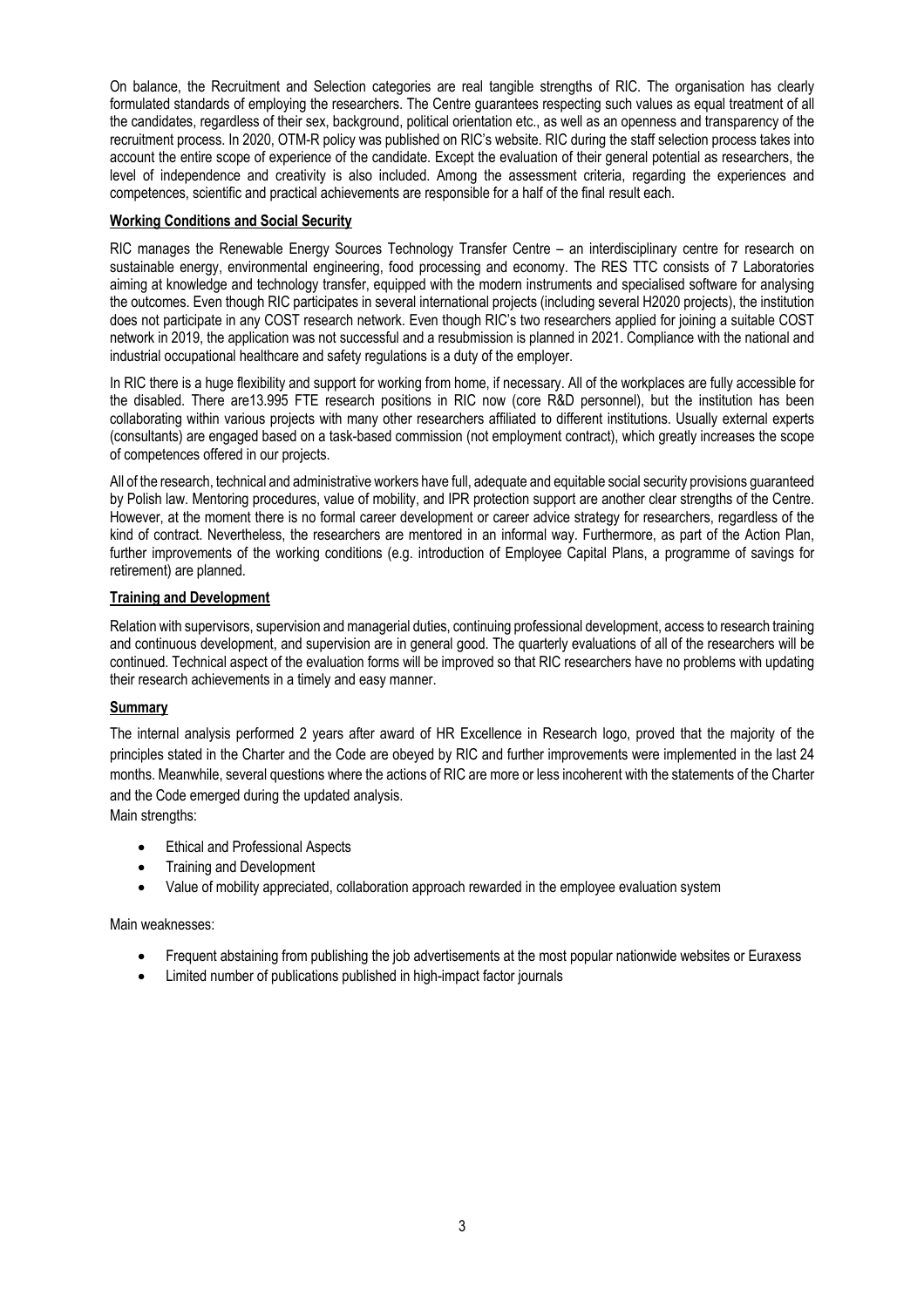# **3. ACTIONS (01.04.2018-31.12.2023)**

| Priority <sup>2</sup> | <b>Action</b>  | <b>Action name</b>                                                                                                                                                                                                                                         | Timing                                                                    | Responsible                                                         | Indicator(s) /                                                                                                   | Status as of                                                                                                                                  |
|-----------------------|----------------|------------------------------------------------------------------------------------------------------------------------------------------------------------------------------------------------------------------------------------------------------------|---------------------------------------------------------------------------|---------------------------------------------------------------------|------------------------------------------------------------------------------------------------------------------|-----------------------------------------------------------------------------------------------------------------------------------------------|
|                       | no.            |                                                                                                                                                                                                                                                            |                                                                           | Unit                                                                | Target(s)                                                                                                        | September 2020                                                                                                                                |
|                       |                | A. Ethical and Professional Aspects                                                                                                                                                                                                                        |                                                                           |                                                                     |                                                                                                                  |                                                                                                                                               |
|                       | A <sub>1</sub> | A detailed backup creation<br>strategy as an element of<br>RIC Pro-Akademia's<br>Safety Policy will be<br>prepared and added to the<br>"Employee Handbook".                                                                                                | Q2 2018                                                                   | Information<br>Security<br>Administrator                            | 0 files<br>unintentionally<br>lost, starting<br>from June 2018                                                   | Completed                                                                                                                                     |
| 1                     | A2             | Recommendations for the<br>researchers to prepare<br>and update a scientific<br>publications plan, as well<br>as a conference, seminars<br>& another scientific events<br>plan - as a part of<br>"Employee's Scientific<br>Effectiveness Profile".         | Q2 2019<br>Q3 2019<br>Q4 2019<br>Q1 2020<br>Q1 2021<br>Q1 2022<br>Q1 2023 | <b>RIC President</b><br>and the heads<br>of the<br>laboratories     | Plans from 90%<br>of research staff<br>included in the<br>"Employee's<br>Scientific<br>Effectiveness<br>Profile" | In progress                                                                                                                                   |
|                       | A <sub>3</sub> | Improvement of technical<br>aspect of the evaluation<br>forms in "Employee's<br><b>Scientific Effectiveness</b><br>Profile" so that RIC<br>researchers have no<br>problems with updating<br>their research<br>achievements in a timely<br>and easy manner. | Q1 2021                                                                   | Management<br><b>Board Office</b>                                   | Positive<br>feedback from<br>RIC researchers<br>during internal<br>workshops in<br>September 2020                | <b>Extended (from</b><br>Q2 2018 to Q1<br>2021) due to the<br>regulatory<br>changes (New<br>Law on Higher<br><b>Education and</b><br>Science) |
| $\overline{2}$        | A <sup>4</sup> | RIC Staff will increase<br>efforts in publishing<br>research results in high<br>impact factor journals.                                                                                                                                                    | Q4 2018<br>Q4 2019<br>Q4 2020<br>Q4 2021<br>Q4 2022<br>Q4 2023            | The heads of<br>the labs                                            | Each laboratory<br>will submit at<br>least one article<br>in high impact<br>factor journal a<br>year             | In progress                                                                                                                                   |
|                       | A <sub>5</sub> | Formal rules for purchases<br>funded from institutional<br>sources will be created<br>and added to the<br>"Employee Handbook".                                                                                                                             | Q3 2020                                                                   | <b>RIC Vice</b><br>President                                        | rules for<br>purchases<br>funded from<br>institutional<br>sources added<br>to the<br>"Employee<br>Handbook"      | Completed                                                                                                                                     |
|                       | A <sub>6</sub> | Appropriate procedures in<br>case of detecting the<br>discrimination will be<br>updated and included in<br>the "Employee Handbook".                                                                                                                        | Q4 2020                                                                   | Legal Team                                                          | Anti-<br>discrimination<br>procedures<br>published,<br>shared with all<br>employees, and<br>implemented          | Completed                                                                                                                                     |
| 3                     | A7             | Continuing scanning of the<br>submitted manuscripts<br>with the anti-plagiarism<br>system                                                                                                                                                                  | Continuous                                                                | scientific<br>secretary of<br>RIC's Journal:<br>Acta<br>Innovations | 100% of<br>submitted<br>manuscripts<br>scanned with the<br>PlagScan<br>system                                    | In progress                                                                                                                                   |

<sup>2</sup> Scale: 1 - very important and urgent; 2 - important; 3 - already being done, but should be reinforced/maintained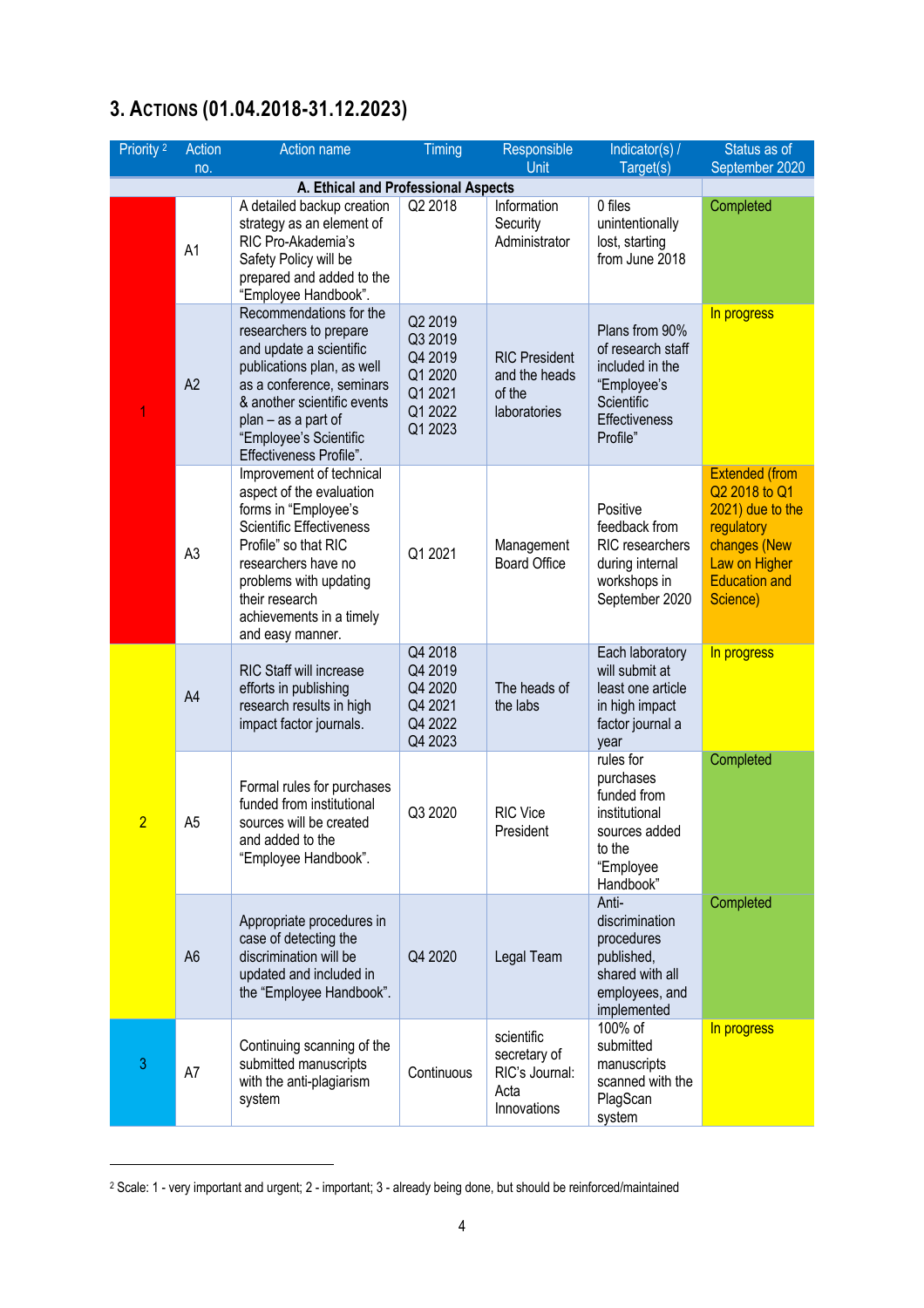| A <sub>8</sub> | Preparation of the<br>information about<br>possibilities of financing<br>the scientific and research<br>works (open call for<br>proposals schedules) | Q2 2018<br>Q3 2018<br>Q4 2018<br>Q1 2019<br>Q2 2019<br>Q3 2019<br>Q4 2019<br>Q1 2020<br>Q2 2020<br>Q3 2020<br>Q4 2020<br>Q1 2021<br>Q2 2021<br>Q3 2021<br>Q4 2021<br>Q1 2022<br>Q2 2022<br>Q3 2022<br>Q4 2022<br>Q1 2023<br>Q2 2023<br>Q3 2023<br>Q4 2023 | <b>RIC Vice</b><br>President      | Schedule for<br>open calls for<br>proposals in the<br>following quarter<br>delivered to all<br>researchers on<br>RIC's<br><b>SharePoint</b><br>Platform | In progress |
|----------------|------------------------------------------------------------------------------------------------------------------------------------------------------|-----------------------------------------------------------------------------------------------------------------------------------------------------------------------------------------------------------------------------------------------------------|-----------------------------------|---------------------------------------------------------------------------------------------------------------------------------------------------------|-------------|
| A <sub>9</sub> | Continuing activities for<br>the schools and<br>universities on an<br>enhanced scale                                                                 | Q2 2018<br>Q4 2018<br>Q2 2019<br>Q4 2019<br>Q2 2020<br>Q4 2020<br>Q2 2021<br>Q4 2021<br>Q2 2022<br>Q4 2022<br>Q2 2023<br>Q4 2023                                                                                                                          | RIC Vice<br>President             | 10% more<br>people engaged<br>in the event                                                                                                              | In progress |
| A10            | Continuing the open<br>dialogue with the local<br>community by organizing<br>the RES TTC open-door<br>days on an enhanced<br>scale                   | Q2 2018                                                                                                                                                                                                                                                   | Broker of<br>Innovations          | 10% more<br>people engaged<br>in the event                                                                                                              | Completed   |
| A11            | The quarterly evaluations<br>of all of the researchers<br>will be continued.                                                                         | Q2 2018<br>Q3 2018<br>Q4 2018<br>Q1 2019<br>Q2 2019<br>Q3 2019<br>Q4 2019<br>Q1 2020<br>Q2 2020<br>Q3 2020<br>Q4 2020<br>Q1 2021<br>Q2 2021<br>Q3 2021<br>Q4 2021<br>Q1 2022<br>Q2 2022<br>Q3 2022<br>Q4 2022<br>Q1 2023<br>Q2 2023                       | Management<br><b>Board Office</b> | 100%<br>researchers with<br>completed<br>"Employee's<br>Scientific<br>Effectiveness<br>Profile" and<br>mentoring<br>meetings<br>attended per<br>quarter | In progress |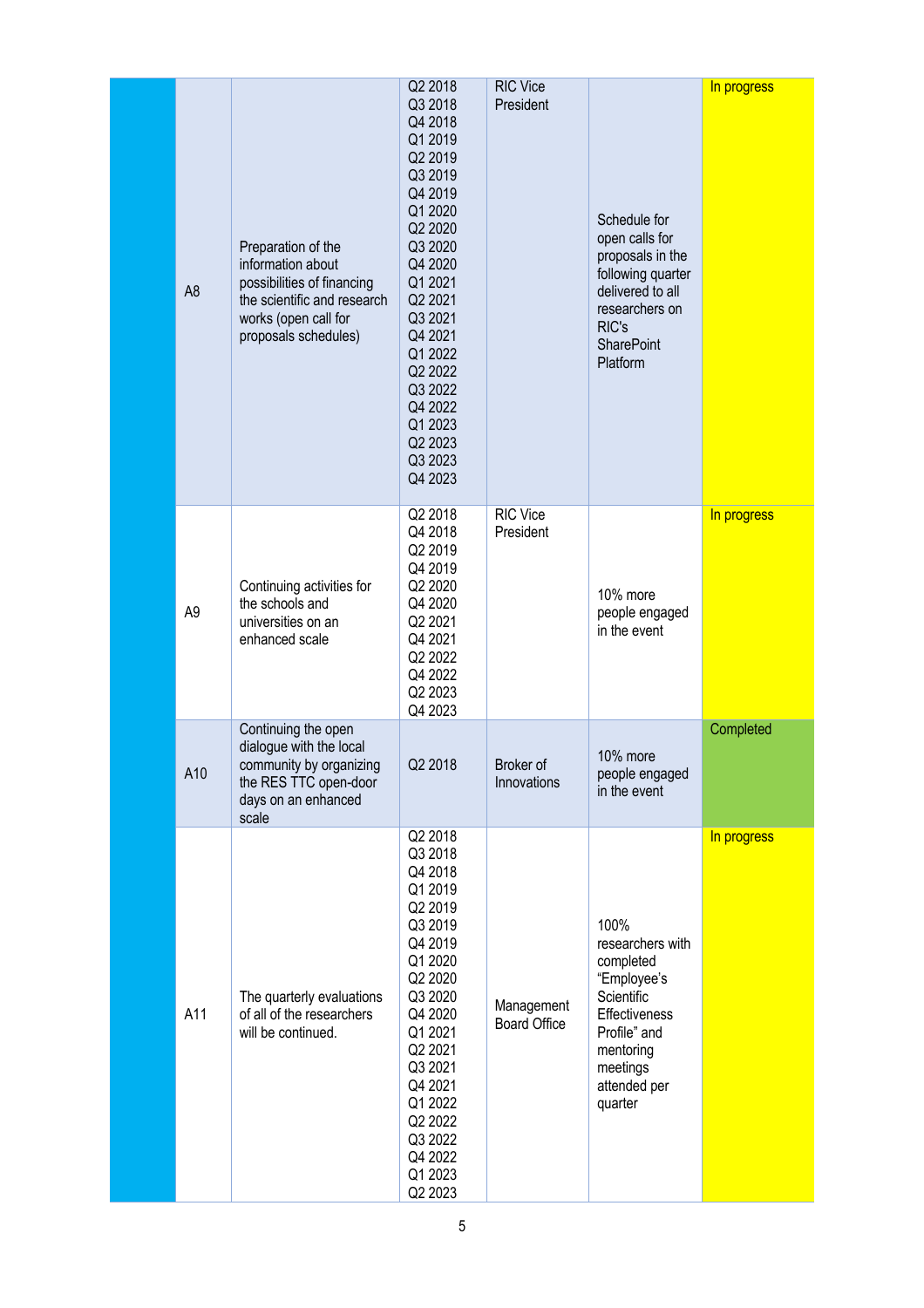|                |                |                                                                                                                                                                                                                                                                                                                                                                                                                                                                                                       | Q3 2023<br>Q4 2023                                                                                         |                                                                                   |                                                                                                                                     |                                                                                                                        |
|----------------|----------------|-------------------------------------------------------------------------------------------------------------------------------------------------------------------------------------------------------------------------------------------------------------------------------------------------------------------------------------------------------------------------------------------------------------------------------------------------------------------------------------------------------|------------------------------------------------------------------------------------------------------------|-----------------------------------------------------------------------------------|-------------------------------------------------------------------------------------------------------------------------------------|------------------------------------------------------------------------------------------------------------------------|
|                | A12            | Review the progress in<br>action plan implementation<br>in the area A (Ethical and<br>Professional Aspects)                                                                                                                                                                                                                                                                                                                                                                                           | Q2 2018<br>Q4 2018<br>Q2 2019<br>Q4 2019<br>Q2 2020<br>Q4 2020<br>Q2 2021<br>Q4 2022<br>Q2 2023<br>Q4 2023 | <b>HRS4R Task</b><br>Force,<br>participation of<br>all employees<br>via workshops | Review report,<br>updated action<br>plan (if<br>necessary)                                                                          | In progress                                                                                                            |
|                |                |                                                                                                                                                                                                                                                                                                                                                                                                                                                                                                       | <b>B. Recruitment and Selection</b>                                                                        |                                                                                   |                                                                                                                                     |                                                                                                                        |
|                | B1             | Update templates for the<br>job advertisements by<br>including section<br>for: researcher career<br>profiles, selection criteria,<br>number of available<br>positions, career<br>development<br>perspectives.                                                                                                                                                                                                                                                                                         | Q4 2018                                                                                                    | Science<br>marketing<br>team                                                      | Templates<br>containing the<br>description of<br>career<br>development<br>perspectives                                              | Completed                                                                                                              |
|                | B <sub>2</sub> | Improvement of the<br>Internet channels for the<br>RIC's advertisements                                                                                                                                                                                                                                                                                                                                                                                                                               | Q3 2020                                                                                                    | Science<br>marketing<br>team                                                      | At least 3 new<br>internet<br>distribution<br>channels for the<br>advertisements<br>will be tested,<br>including<br><b>EURAXESS</b> | Completed                                                                                                              |
| $\overline{2}$ | B <sub>3</sub> | The external expert (e.g.<br>external member of RIC's<br>Scientific Council) will be<br>invited for interviews with<br>job candidates. It is of high<br>importance to invite the<br>representative of e.g.<br>companies if the candidate<br>is applying for a job in a<br>project which is ordered by<br>the company.                                                                                                                                                                                 | Q2 2022                                                                                                    | Science<br>marketing<br>team together<br>with the<br>Principal<br>Investigators   | External experts<br>participating in<br>the interviews<br>with senior<br>research job<br>candidates                                 | <b>Extended (from</b><br>Q2 2019 to Q2<br>2022) as no<br>senior level<br>recruitments<br>were started<br>since Q3 2018 |
|                | <b>B4</b>      | The recruitment of all<br>researchers (including<br>unsuccessful applications)<br>will be supplied with the<br>feedback about strengths<br>and weaknesses of<br>candidates' applications.<br>The records of the<br>selection and evaluation<br>process, together with<br>"Interview Assessment<br>Form" and all CVs,<br>accordingly to The<br>European Data Protection<br>Regulation (GDPR), are<br>permanently deleted by<br>destroying or sending<br>back to candidates, with<br>whom RIC's has not | Q2 2019<br>Q2 2020<br>Q2 2021<br>Q2 2022<br>Q2 2023                                                        | Management<br><b>Board Office</b>                                                 | All candidates<br>that reached<br>interview phase<br>are supplied with<br>feedback                                                  | In progress                                                                                                            |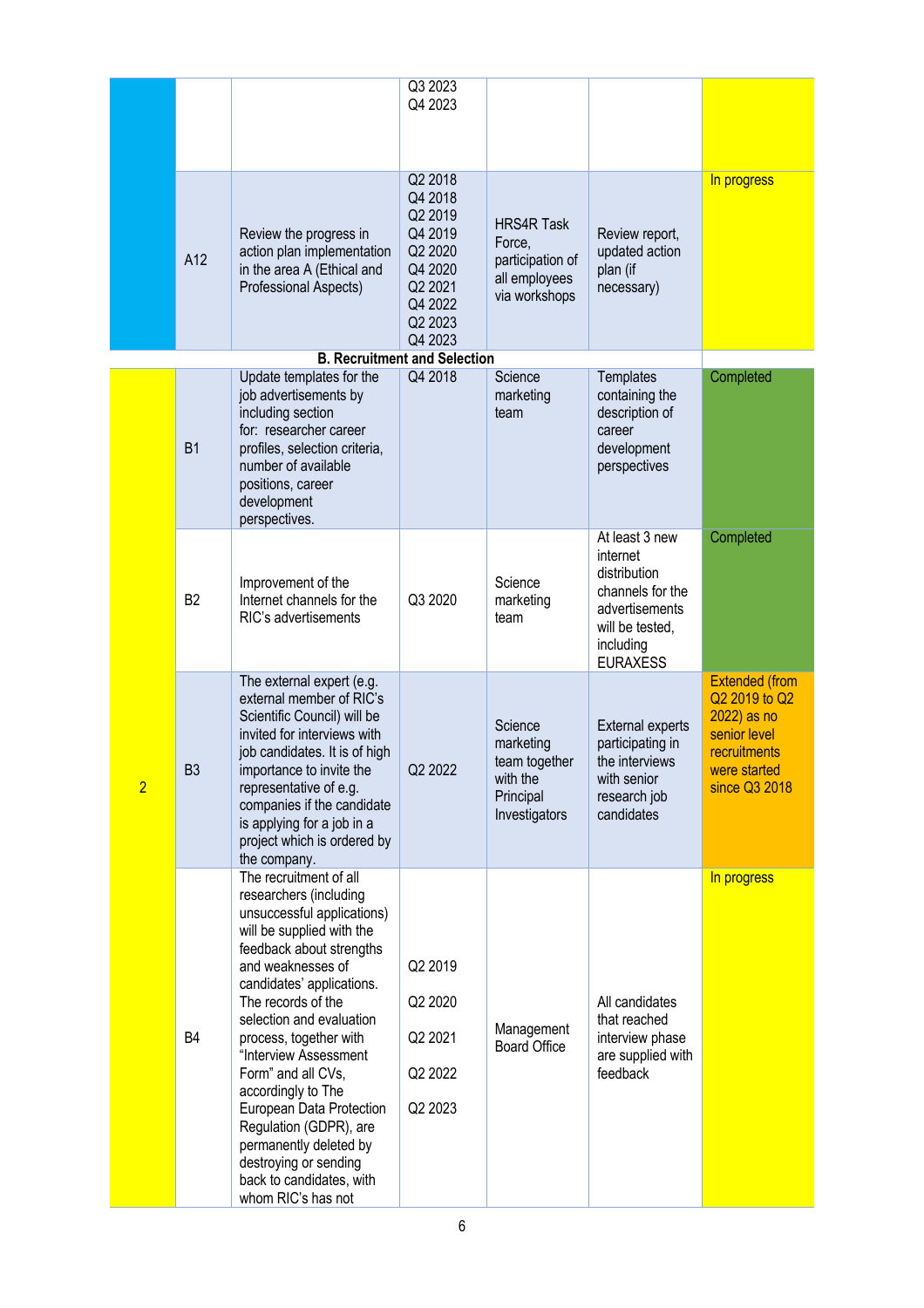|   |                | decided to conclude an<br>employment contract, after<br>completing the recruitment<br>process.                                                                                                                    |                                                                                                            |                                                                                   |                                                                      |                                                                                                                                                |
|---|----------------|-------------------------------------------------------------------------------------------------------------------------------------------------------------------------------------------------------------------|------------------------------------------------------------------------------------------------------------|-----------------------------------------------------------------------------------|----------------------------------------------------------------------|------------------------------------------------------------------------------------------------------------------------------------------------|
|   | B <sub>5</sub> | Update the internal guide<br>on OTM-R procedures and<br>practices by including the<br>evaluation criteria which<br>are applied at an early<br>stage of the application<br>evaluation (before a job<br>interview). | Q2 2019                                                                                                    | Management<br><b>Board Office</b>                                                 | Internal guide on<br>OTM-R<br>procedures and<br>practices<br>updated | Completed                                                                                                                                      |
|   | B <sub>6</sub> | Update the rules referring<br>to researchers from<br>abroad, accordingly to<br>new opportunities of<br>funding                                                                                                    | Q2 2021                                                                                                    | Management<br><b>Board Office</b>                                                 | Internal guide on<br>OTM-R<br>procedures and<br>practices<br>updated | <b>Extended (from</b><br>Q2 2019 to Q2<br>$2021$ ) as no<br>appointment of<br>researcher from<br>abroad took<br>place at RIC<br>since Q2 2019. |
|   | B7             | Set clear rules concerning<br>the composition of<br>selection committees                                                                                                                                          | Q2 2019                                                                                                    | Management<br><b>Board Office</b>                                                 | Internal guide on<br>OTM-R<br>procedures and<br>practices<br>updated | Completed                                                                                                                                      |
|   | B <sub>8</sub> | Make sure that in each<br>selection committee a<br>sufficient gender balance<br>is provided.                                                                                                                      | Q3 2019                                                                                                    | Management<br><b>Board Office</b>                                                 | Internal guide on<br>OTM-R<br>procedures and<br>practices<br>updated | Completed                                                                                                                                      |
|   | B <sub>9</sub> | Update the guidelines for<br>selection committees by<br>including more merit and<br>quantitative criteria.                                                                                                        | Q3 2019                                                                                                    | Management<br><b>Board Office</b>                                                 | <b>Guidelines for</b><br>selection<br>committees<br>updated          | Completed                                                                                                                                      |
|   | <b>B10</b>     | <b>Advise Recruitment</b><br>Committees to monitor<br>gender balance and make<br>efforts towards ensuring it<br>in the gender structure of<br>RIC staff.                                                          | Q4 2018                                                                                                    | Management<br><b>Board Office</b>                                                 | Guidelines for<br>selection<br>committees<br>updated                 | Completed                                                                                                                                      |
|   | <b>B11</b>     | Develop and publish OTM-<br>R online on the RIC's<br>website, based on the<br>review of all improvement<br>actions undertaken in area<br>B of the action plan                                                     | Q3 2020                                                                                                    | <b>HRS4R Task</b><br>Force                                                        | OTM-R online<br>on the RIC's<br>website                              | Completed                                                                                                                                      |
| 3 | <b>B12</b>     | Review the progress in<br>action plan implementation<br>in the area B (Recruitment<br>and Selection)                                                                                                              | Q2 2018<br>Q4 2018<br>Q2 2019<br>Q4 2019<br>Q2 2020<br>Q4 2020<br>Q2 2021<br>Q4 2022<br>Q2 2023<br>Q4 2023 | <b>HRS4R Task</b><br>Force.<br>participation of<br>all employees<br>via workshops | Review report,<br>updated action<br>plan (if<br>necessary)           | In progress                                                                                                                                    |
|   |                | <b>C. Working Conditions and Social Security</b><br>Removal of the OHS                                                                                                                                            | Q2 2018                                                                                                    | Infrastructure                                                                    | Validated 100%                                                       | Completed                                                                                                                                      |
|   | C <sub>1</sub> | shortcoming concerning<br>gas cylinders. Review of<br>OHS in RIC for conformity<br>of the procedures with the<br>national standards.                                                                              |                                                                                                            | team                                                                              | conformity of the<br>procedures with<br>the national<br>standards    |                                                                                                                                                |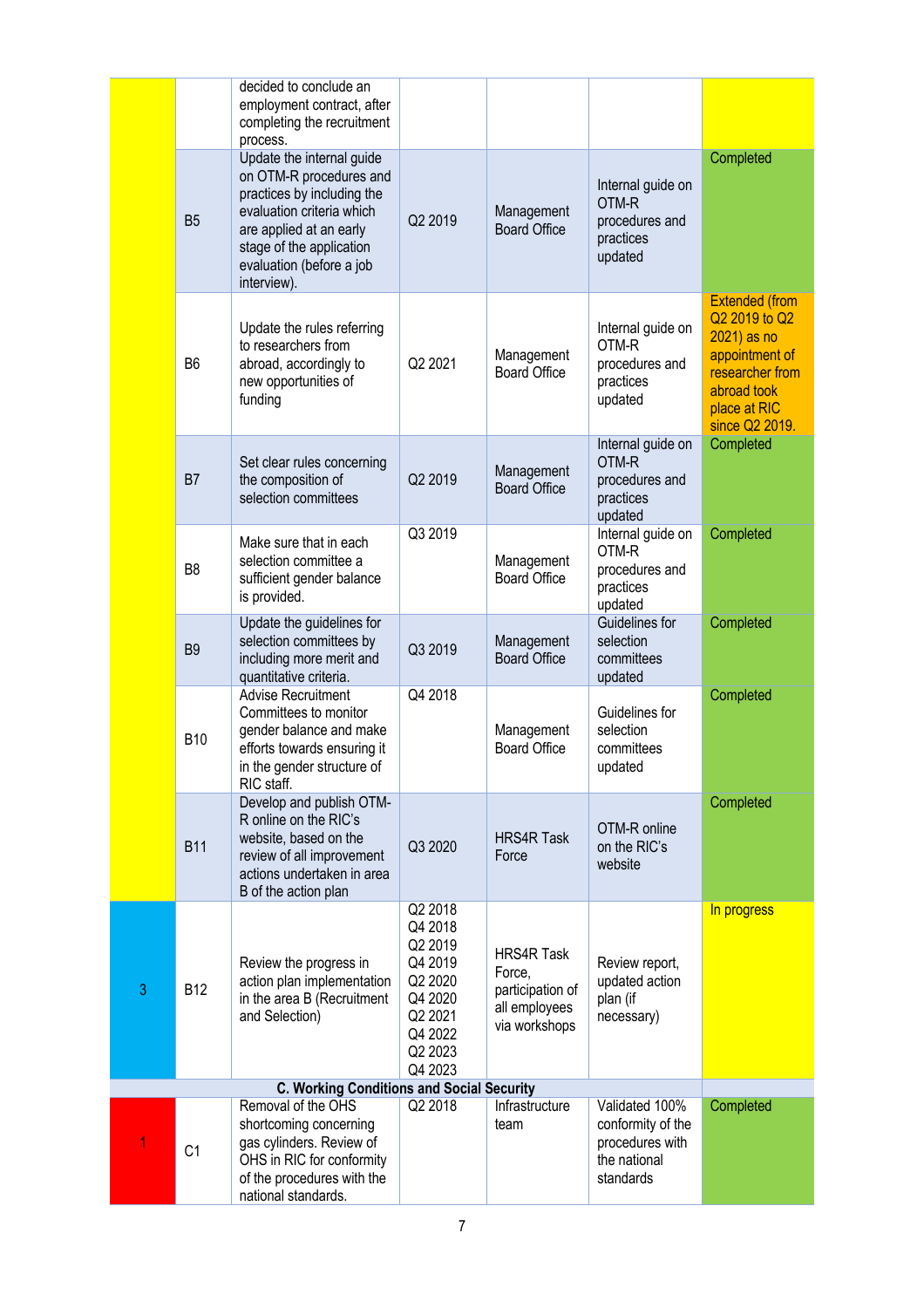|                | C <sub>2</sub> | Certification of the Quality<br>Management System for<br>conformity with the new<br>version of the standard -<br>PN-EN ISO 9001:2008-<br>the certification will take<br>into consideration the<br>updated process no. 10<br>(HR management) that is<br>now in line with HRS4R<br>rules. | Q1 2020    | Management<br><b>Board Office</b>                           | QMS incl.<br>H4S4R<br>procedures<br>certified by<br>external audit                                                  | Completed                                                                                                                                                                                            |
|----------------|----------------|-----------------------------------------------------------------------------------------------------------------------------------------------------------------------------------------------------------------------------------------------------------------------------------------|------------|-------------------------------------------------------------|---------------------------------------------------------------------------------------------------------------------|------------------------------------------------------------------------------------------------------------------------------------------------------------------------------------------------------|
|                | C <sub>3</sub> | Evaluation of the needs of<br>the researchers for the<br>flexible working hours (e.g.<br>work during weekends<br>when biomethane<br>generation tests are<br>running) as well as work<br>from home.                                                                                      | Q2 2018    | <b>RIC Vice</b><br>President                                | At least 10<br>researchers at<br>RIC presented<br>their needs<br>during the<br>workshop                             | Completed                                                                                                                                                                                            |
|                | C <sub>4</sub> | <b>Updating legal</b><br>arrangements concerning<br>work from home and<br>flexible working hours will<br>be re-evaluated in<br>collaboration with RIC's<br>legal counsellor.                                                                                                            | Q2 2021    | <b>RIC Vice</b><br>President and<br>the Legal<br>Counsellor | <b>Updated legal</b><br>provisions (e.g.<br>in the<br>employment<br>contracts, if<br>necessary)                     | <b>Extended (from</b><br>Q2 2018 to Q2<br>$2021$ ) as<br>changes in<br><b>Polish Labour</b><br>Code are<br>expected in the<br>coming months<br>(directly<br>affecting working<br>from home<br>rules) |
|                | C <sub>5</sub> | Proposing the rules of the<br>bonus/reward system for<br>researchers involved in<br>H2020 projects and<br>consulting it with RIC<br>research staff.                                                                                                                                     | Q3 2018    | Management<br>Board, Task<br>Force                          | Rules of the<br>bonus/reward<br>system for staff<br>participating in<br>H2020 projects<br>prepared and<br>consulted | Completed                                                                                                                                                                                            |
|                | C <sub>6</sub> | Introduction of<br>reward/bonus system that<br>would be fully responsive<br>to the motivations of<br>employees.                                                                                                                                                                         | Q1 2019    | Management<br>Board's Office                                | Bonus/reward<br>system<br>implemented                                                                               | Completed                                                                                                                                                                                            |
| $\overline{2}$ | C7             | Organising monthly all-<br>staff meetings over<br>breakfast, stimulating<br>discussion on factors<br>affecting staff satisfaction<br>from work at RIC.                                                                                                                                  | Ongoing    | Management<br>Board's Office                                | Monthly<br>meetings<br>enabling<br>discussion of all<br>personnel held                                              | In progress                                                                                                                                                                                          |
|                | C <sub>8</sub> | Application for joining the<br>most suitable COST<br>network to further intensify<br>RIC's transnational<br>research collaboration.                                                                                                                                                     | By Q4 2018 | Science<br>marketing<br>team                                | At least 1<br>application to<br>join the existing<br><b>COST network</b><br>(or to create a<br>new one)             | Completed                                                                                                                                                                                            |
|                | C <sub>9</sub> | Appoint an Ombudsman<br>("Rzecznik Zaufania"), a<br>person outside the RIC<br>Management Board and<br>Management Board<br>Office, who will evaluate<br>complaints and appeals of<br>all employees in an                                                                                 | Q3 2020    | Management<br>Board                                         | Ombudsman<br>appointed                                                                                              | Completed                                                                                                                                                                                            |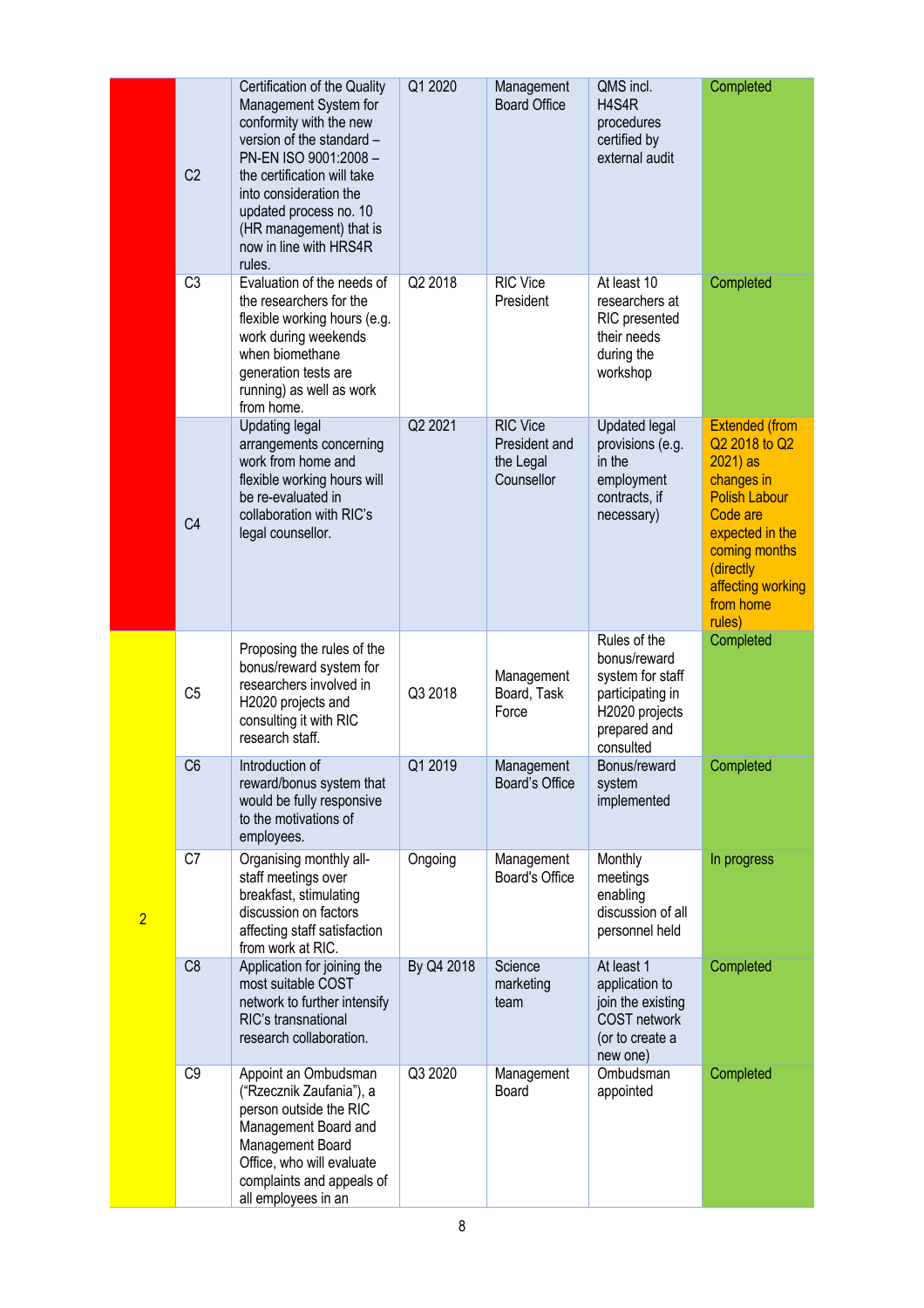|                |                 | impartial manner. Persons<br>turning to the Ombudsman<br>will be granted full<br>confidentiality and informal<br>way of conflicts and<br>complaints resolution.<br>Further steps of conduct<br>will be determined with<br>interested persons<br>depending on<br>circumstances. In case of<br>the observed irregularities,<br>the Ombudsman will<br>provide recommendations<br>to the relevant members of<br>RIC Team in order to<br>prevent bad practices and<br>to introduce the necessary<br>corrections. |                                                                                                                                                                                                                          |                                                                                                    |                                                                                                    |                      |
|----------------|-----------------|-------------------------------------------------------------------------------------------------------------------------------------------------------------------------------------------------------------------------------------------------------------------------------------------------------------------------------------------------------------------------------------------------------------------------------------------------------------------------------------------------------------|--------------------------------------------------------------------------------------------------------------------------------------------------------------------------------------------------------------------------|----------------------------------------------------------------------------------------------------|----------------------------------------------------------------------------------------------------|----------------------|
| 3              | C10             | Review the progress in<br>action plan implementation<br>in the area C (Working<br><b>Conditions and Social</b><br>Security)                                                                                                                                                                                                                                                                                                                                                                                 | Q2 2018<br>Q4 2018<br>Q2 2019<br>Q4 2019<br>Q2 2020<br>Q4 2020<br>Q2 2021<br>Q4 2022<br>Q2 2023<br>Q4 2023                                                                                                               | <b>HRS4R Task</b><br>Force.<br>participation of<br>all employees<br>via workshops                  | Review report,<br>updated action<br>plan (if<br>necessary)                                         | In progress          |
| 1              | C <sub>11</sub> | Providing employees with<br>additional personal<br>protective equipment<br>(masks, gloves etc.) in<br>relation to the Covid-19<br>threats                                                                                                                                                                                                                                                                                                                                                                   | Q2 2020<br>Q3 2020<br>Q4 2020<br>Q1 2020                                                                                                                                                                                 | OHS team and<br>Management<br>Board's Office                                                       | All employees<br>equipped with<br>PPE that is<br>adequate for the<br>current epidemic<br>situation | New - In<br>progress |
| $\overline{2}$ | C <sub>12</sub> | Joining of all interested<br>researchers to Employee<br>Capital Plans                                                                                                                                                                                                                                                                                                                                                                                                                                       | Q4 2020                                                                                                                                                                                                                  | Management<br><b>Board Office</b><br>together with<br>the<br>representative<br>of the<br>employees | All employees<br>interested in<br>joining PPK are<br>enrolled to the<br>programme                  | New - In<br>progress |
|                |                 |                                                                                                                                                                                                                                                                                                                                                                                                                                                                                                             | D. Training and Development                                                                                                                                                                                              |                                                                                                    |                                                                                                    |                      |
| 1              | D <sub>1</sub>  | Arrange and finance<br>participation of RIC's staff<br>in language trainings,<br>technical skills trainings<br>and certified project<br>management courses                                                                                                                                                                                                                                                                                                                                                  | Q2 2018<br>Q3 2018<br>Q4 2018<br>Q1 2019<br>Q2 2019<br>Q3 2019<br>Q4 2019<br>Q1 2020<br>Q2 2020<br>Q3 2020<br>Q4 2020<br>Q1 2021<br>Q2 2021<br>Q3 2021<br>Q4 2021<br>Q1 2022<br>Q2 2022<br>Q3 2022<br>Q4 2022<br>Q1 2023 | Management<br>Board's Office                                                                       | At least 5<br>external<br>trainings<br>attended by RIC<br>Staff per year                           | In progress          |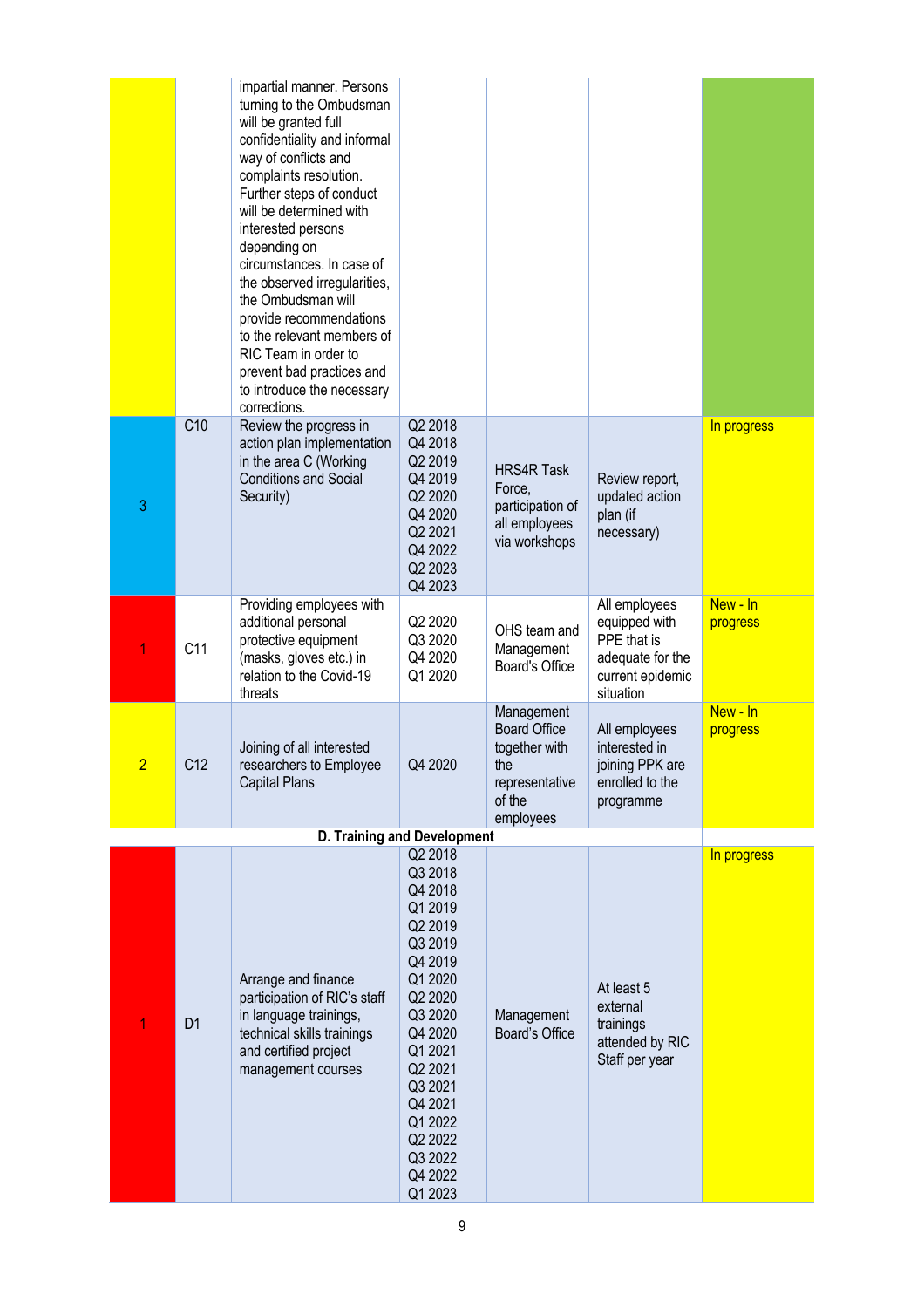|   |                |                                                                                                                                                                                                                                                                                                                              | Q2 2023<br>Q3 2023<br>Q4 2023                                                                                                                                                                                                                                        |                                                                                   |                                                                                                                                                       |             |
|---|----------------|------------------------------------------------------------------------------------------------------------------------------------------------------------------------------------------------------------------------------------------------------------------------------------------------------------------------------|----------------------------------------------------------------------------------------------------------------------------------------------------------------------------------------------------------------------------------------------------------------------|-----------------------------------------------------------------------------------|-------------------------------------------------------------------------------------------------------------------------------------------------------|-------------|
|   | D <sub>2</sub> | Trainings for the newly<br>employed staff about the<br>research financing<br>mechanisms                                                                                                                                                                                                                                      | Ongoing                                                                                                                                                                                                                                                              | <b>RIC Vice</b><br>President                                                      | 100% of newly<br>employed<br>researchers<br>trained about the<br>research<br>financing<br>mechanisms                                                  | In progress |
| 3 | D <sub>3</sub> | Further monitoring of the<br>career development needs<br>of the researchers. The<br>quarterly reviews based<br>on "Employee's Scientific<br>Effectiveness Profile" will<br>be extended with more<br>focus on career advice,<br>allowing for better and<br>more structured career<br>planning of RIC's research<br>employees. | Q2 2018<br>Q3 2018<br>Q4 2018<br>Q1 2019<br>Q2 2019<br>Q3 2019<br>Q4 2019<br>Q1 2020<br>Q2 2020<br>Q3 2020<br>Q3 2020<br>Q4 2020<br>Q1 2021<br>Q2 2021<br>Q3 2021<br>Q4 2021<br>Q1 2022<br>Q2 2022<br>Q3 2022<br>Q4 2022<br>Q1 2023<br>Q2 2023<br>Q3 2023<br>Q4 2023 | Management<br>Board's Office,<br>Management<br>Board                              | Quarterly<br>reviews of the<br>career<br>development<br>needs of all<br>researchers,<br>including<br>individual<br>mentoring<br>meetings<br>organized | In progress |
|   | D <sub>4</sub> | Review the progress in<br>action plan implementation<br>in the area D (Training and<br>Development)                                                                                                                                                                                                                          | Q2 2018<br>Q4 2018<br>Q2 2019<br>Q4 2019<br>Q2 2020<br>Q4 2020<br>Q2 2021<br>Q4 2022<br>Q2 2023<br>Q4 2023                                                                                                                                                           | <b>HRS4R Task</b><br>Force.<br>participation of<br>all employees<br>via workshops | Review report,<br>updated action<br>plan (if<br>necessary)                                                                                            | In progress |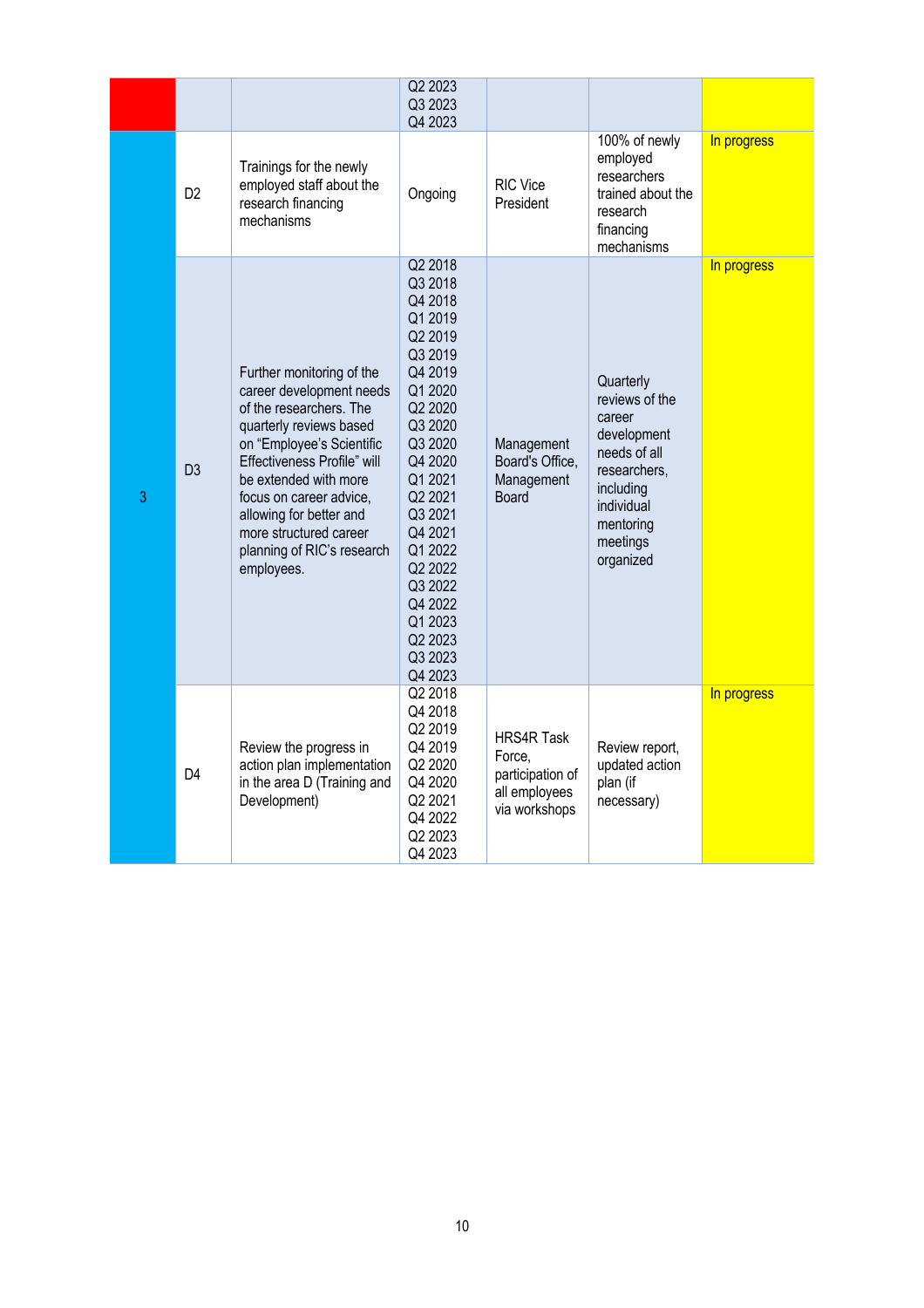### **Actions addressing the implementation of Open, Transparent, Merit-Based Recruitment principles:**

According to the results of the Gap Analysis performed in 2018, RIC has implemented already then 21 out of 23 OTM-R principles (9 principles were implemented, but not fully). Two principles were not implemented at all then, which concerned the OTM-R System (aspect #1 - no published OTM-R policy online) and the selection and evaluation phase (aspect #17 - no clear rules concerning the composition of selection committees).

The following progress was reached since then:

1) OTM-R System – #1: progress from "No" to "Yes, substantially". We have published a version of our OTM-R policy online (in English). However, the national language version is yet to be published.

2) OTM-R System – #2: progress from "Yes, substantially" to "Yes, completely". We have updated our OTM-R policy with the requirement of setting clear evaluation criteria which should be established at an early stage of the application evaluation (before a job interview).

3) OTM-R System – #4: progress from "Yes, substantially" to "Yes, completely". We have started using not only our website, but also supporting e-recruitment tools, available at Euraxess and pracuj.pl, the largest national job search portal (paid service).

4) OTM-R System – #10: progress from "Yes, substantially" to "Yes, completely". We have updated our evaluation rules of the application process, especially regarding the monitoring of the share of researchers applying from abroad.

5) Advertising and application phase - #12: progress from "Yes, substantially" to "Yes, completely". We have updated our OTM-R policy with the requirement of including all elements foreseen in the relevant section of the toolkit in the job advertisements, especially for the elements that were missing in our previous practices, i.e.: researcher career profiles, selection criteria, number of available positions.

6) Advertising and application phase - #13: progress from "Yes, partially" to "Yes, substantially". We have increased the share of job adverts posted on EURAXESS, yet still not all advertisements are published there.

7) Selection and evaluation phase - #16: progress from "Yes, partially" to "Yes, substantially". We have set clear rules concerning the appointment of selection committees. The rules have been defined in our OTM-R policy.

8) Selection and evaluation phase - #17: progress from "No" to "Yes, completely". We have set clear rules concerning the composition of selection committees. The rules have been defined in our OTM-R policy.

9) Selection and evaluation phase - #18: progress from "Yes, substantially" to "Yes, completely". We have set clear rules concerning the gender balance of selection committees. The rules have been defined in our OTM-R policy.

10) Selection and evaluation phase - #19: progress from "Yes, substantially" to "Yes, completely". We have set clear rules concerning the 'merit' judgement – guidelines for selection committees. The rules have been defined in our OTM-R policy.

11) Overall assessment - #23: no progress from "Yes, substantially". The system for assessing whether OTM-R delivers on its objectives is in place, but the assessment is not systematic, i.e. taking place in set intervals of time, formalised in a way going beyond the interim review linked with the HR Excellence in Research Award.